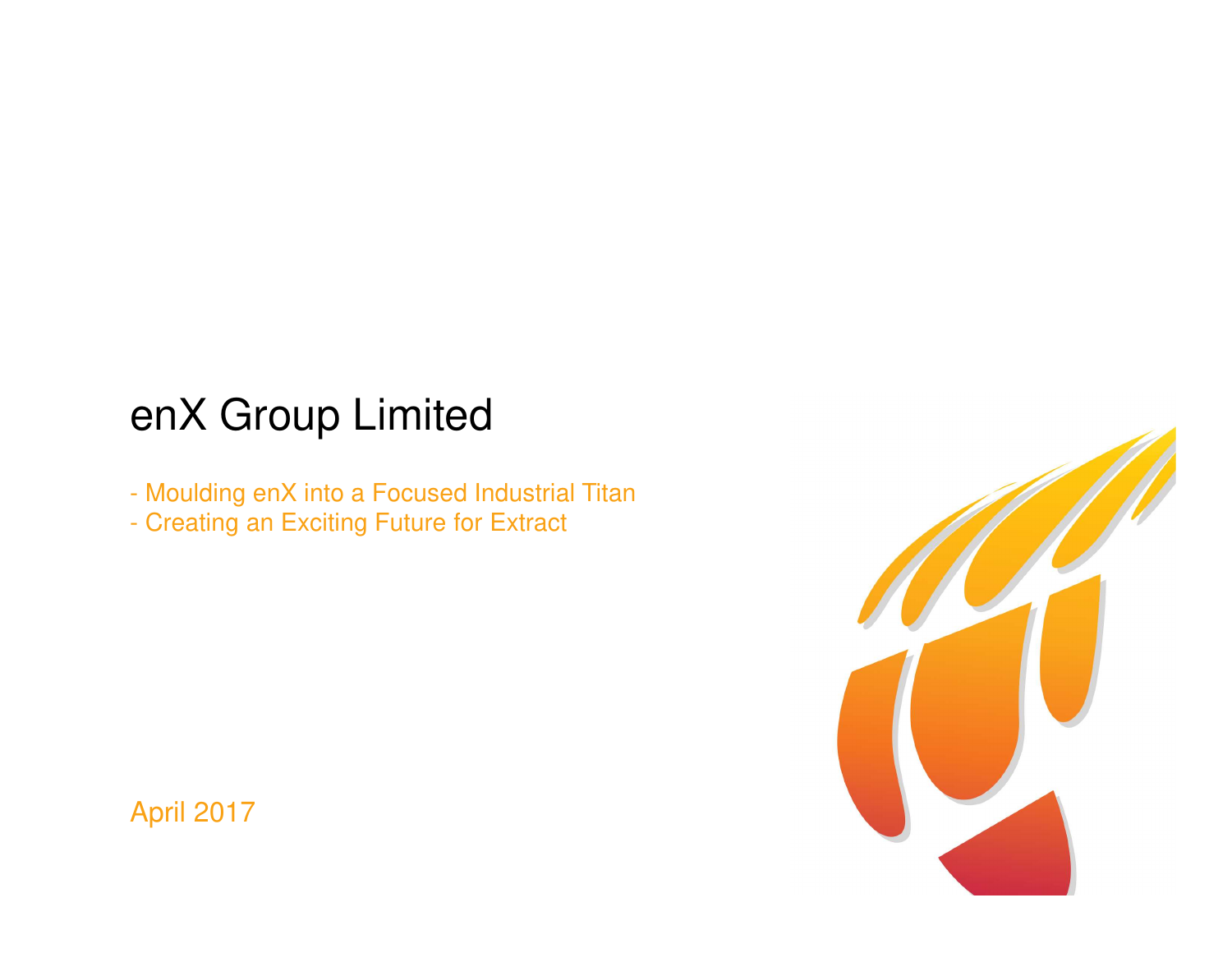### Disclaimer



This Confidential Presentation (this "**Presentation**") is being delivered to shareholders of enX (the "**Recipient**"). The sole purpose of this Presentation is to provide the Recipient with pertinent information relating to the repositioning of eXtract Group Limited ("**EXG"**) and conversion and unbundling of enX Group Limited's ("**enX**") investment in EXG. This Presentation does not purport to contain all of the information that may be required to evaluate all of the factors which would berelevant to the Recipient. As <sup>a</sup> result, the Recipient should conduct its own investigation and analysis.

Certain information contained herein has not been independently verified. Where figures have been audited, disclosure has been made, enX or any of its affiliates or representatives, does not make any representation or warranty, express or implied, as to the accuracy or completeness of the information contained herein or any other written or oral communication transmitted or made available to the Recipient. enX and their respective affiliates and representatives expressly disclaim any and all liability based, in whole or in part, on such information, errors therein or omissions therefrom. Only those representations and warranties that may be made in <sup>a</sup> definitive written agreement relating to an investment, when and if executed, and subject to any limitations and restrictions as may be specified in suchdefinitive agreement, shall have any legal effect.

In addition, this Presentation includes certain projections and forward-looking statements provided by enX with respect to the anticipated future performance of enX. Such projections and forward-looking statements reflect various assumptions of management concerning the future performance of enX, which assumptions may or may not prove to be correct. The actual results will vary from the anticipated results and such variations may be material. No representations or warrantiesare made as to the accuracy or reasonableness of such assumptions or the projections or forward-looking statements based thereon.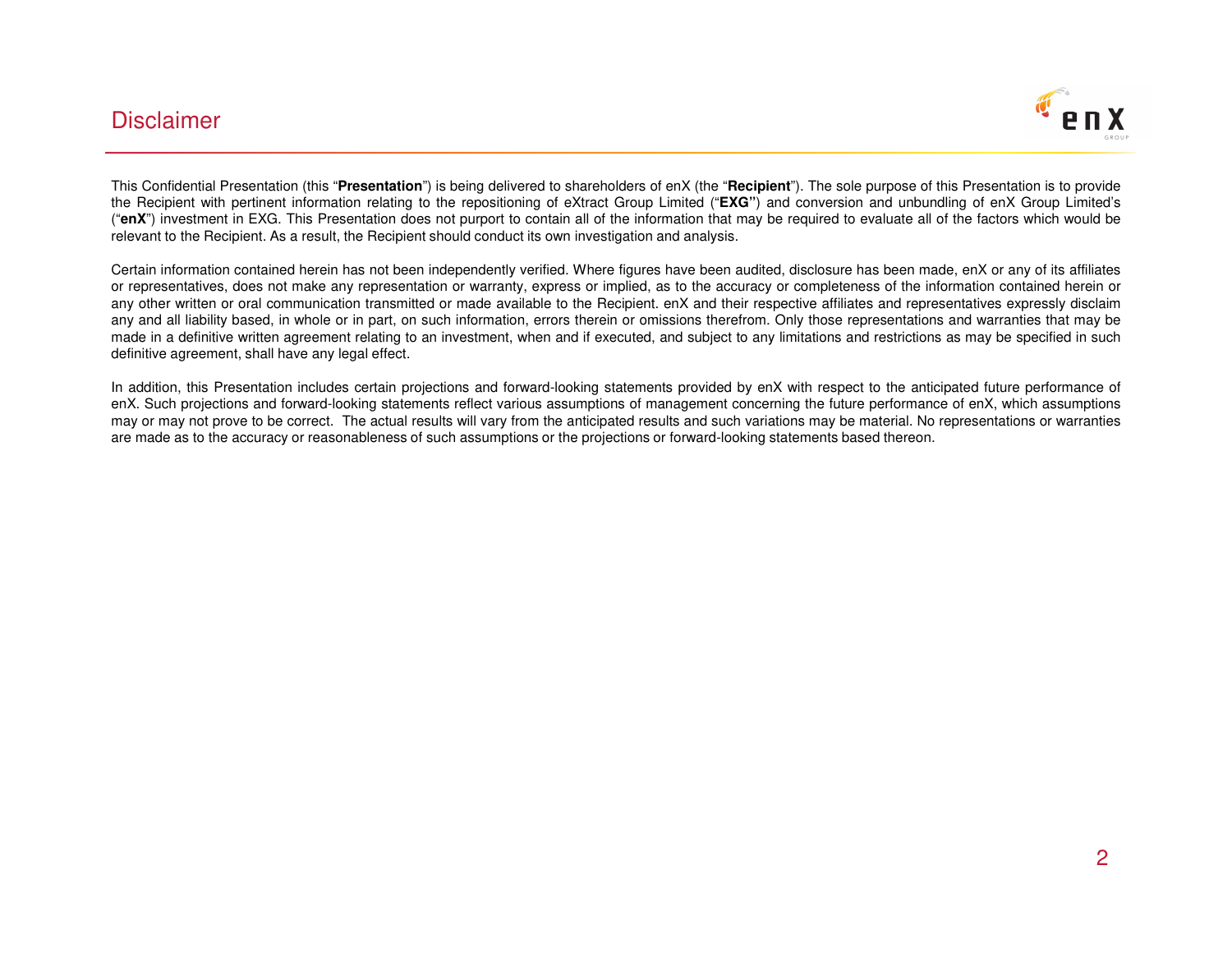

1.Excluding treasury shares

 The balance of R100m held as cash to settle transaction costs and debt 2.

Recap: enX's R2,3bn Investment into eXtract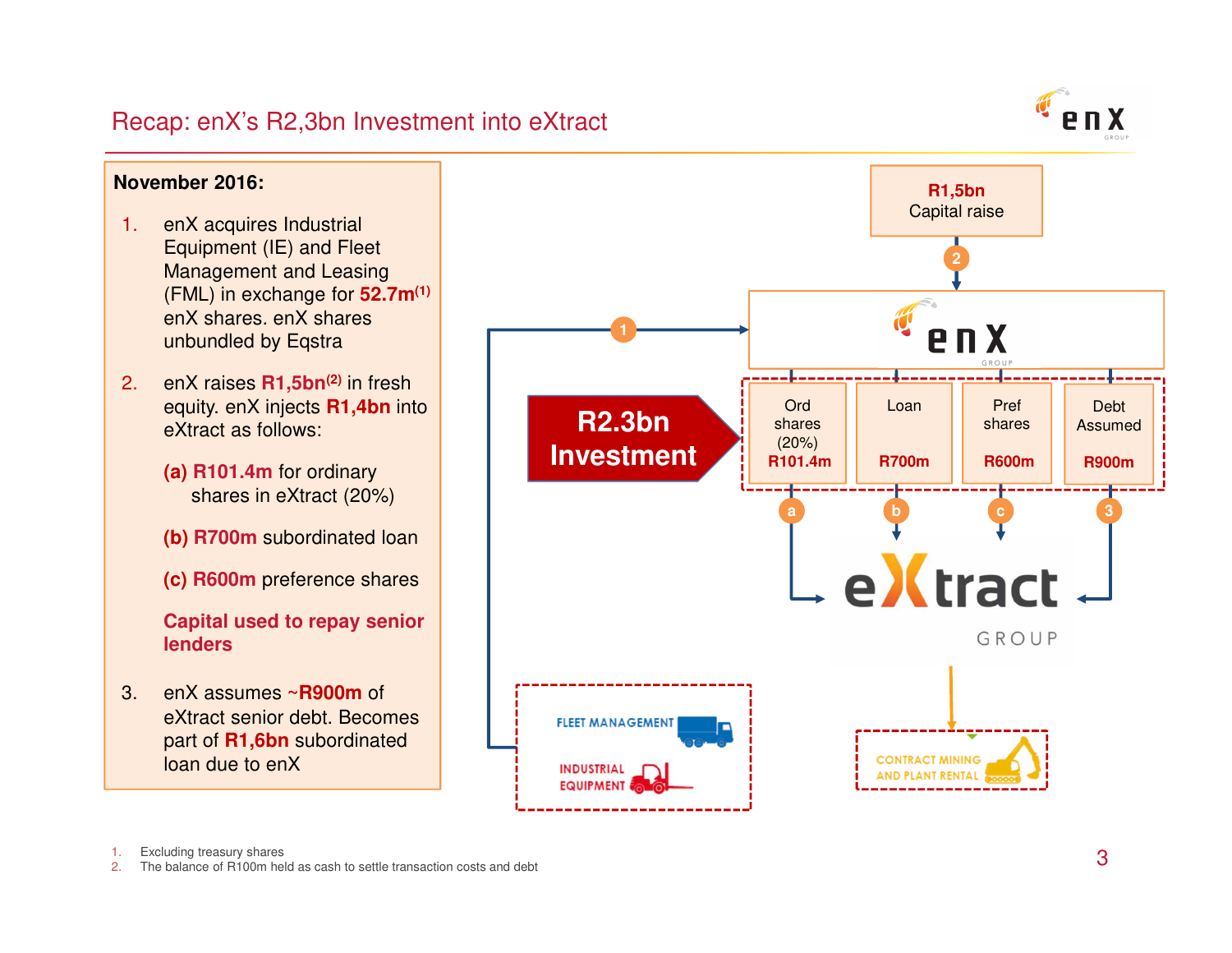# Our Original Investment Thesis



#### •**Why did we invest in eXtract?**

○ Holistic plan required by EQS board ....not willing to dispose of IE and FML businesses unless solution presented for Contract Mining

• **Why was the majority of the eXtract investment structured as a loan?**

- oDid not want to consolidate Contract Mining
- o Surplus assets available for sale. Proceeds would be utilised to repay enX loans
- o Remaining business would generate sufficient profits and cash to sustain operations and service declining debt

### • **Did we expect the full investment to be repaid?**

- oNo
- $\circ$  Part repayment in cash. Equity value grows as company de-gears

| <b>Assets Held for Sale (R'million)</b> | 30 June 2016 |
|-----------------------------------------|--------------|
| <b>Contract Mining - SA</b>             | 135          |
| Contract Mining - Benga                 | 511          |
| <b>Plant Rental</b>                     | 163          |
| <b>Total</b>                            | 809          |
| <b>Less: Tax Liabilities</b>            | (4)          |
| Net                                     |              |

# **Repay enX Loans**

| <b>Funding Source (R'million)</b>  | <b>Utilised</b> |  |
|------------------------------------|-----------------|--|
| <b>SA Term Funding</b>             | 465             |  |
| SA GBF (R200m facility)            |                 |  |
| <b>Offshore Funding (Botswana)</b> | 155             |  |
| <b>Day 1 Debt Balances</b>         | 620             |  |
| Subordinated Loans due to enX      | 1 600           |  |
| Preference Shares due to enX       | 600             |  |
| <b>Total Debt</b>                  | 2 8 2 0         |  |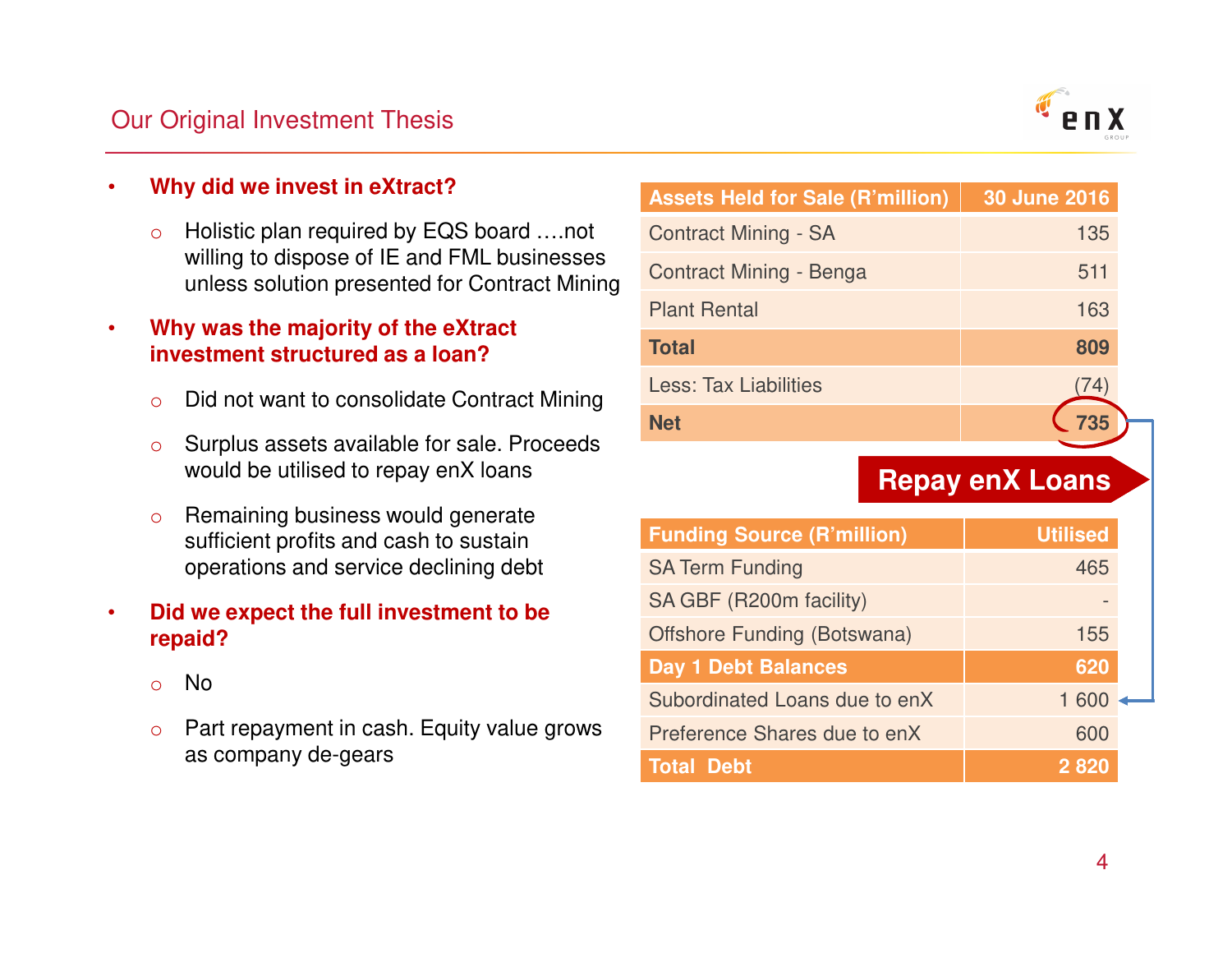

# **The following key events materialised and observations made since the transaction closed:**

| <b>Event / Observation</b>                        |  | <b>Notes</b>                                                                                                                                                                                                                                                                                                                                                                                                                                                                                                                                                                      |
|---------------------------------------------------|--|-----------------------------------------------------------------------------------------------------------------------------------------------------------------------------------------------------------------------------------------------------------------------------------------------------------------------------------------------------------------------------------------------------------------------------------------------------------------------------------------------------------------------------------------------------------------------------------|
| <b>Client</b><br>developments                     |  | Boteti: During December 2016, a dispute at a major contract in Botswana resulted in the customer<br>withholding payment. EXG's Botswana company was then placed in liquidation early in January 2017.<br>This negatively impacted cash flows and overhead recovery in SA. Required assets from SA to settle<br>secured exposure to banks<br>PPM: Despite new profit sharing model, contract still suboptimal. Mutual cancellation of contract.<br>Assets to be sold and employees retrenched.<br>Tharisa: Notified the company of its intention to pursue an owner-operator model |
| <b>Summer Rains</b>                               |  | A season of heavy summer rains (Dec-Feb) hampered mining production on Tharisa and PPM, which<br>resulted in lost revenues                                                                                                                                                                                                                                                                                                                                                                                                                                                        |
| <b>Backlog Capex</b>                              |  | The current and future capital expenditure required to maintain the fleet on key contracts exceeded the<br>cash being generated from those contracts resulting in net cash outflows                                                                                                                                                                                                                                                                                                                                                                                               |
| <b>Excessive</b><br><b>Overhead</b>               |  | Following the Boteti, PMM and Tharisa developments, the levels of business make it financially<br>impractical to support the engineering and group support infrastructure that had been built to manage a<br>larger client base                                                                                                                                                                                                                                                                                                                                                   |
| No "Big Brother"                                  |  | The separation of the IE and FML businesses and stand-alone listing of EXG highlighted the extent of the<br>dependency on cash flows generated from the IE and FML businesses and that on a stand-alone status<br>quo basis it could not fund itself                                                                                                                                                                                                                                                                                                                              |
| <b>Poor Outlook for</b><br><b>Contract Miners</b> |  | Despite the recent improvement in commodity prices, the long term outlook for the contract mining<br>sector remains poor. The new board do not believe that the pricing power of contractors will improve<br>sufficiently in the medium term to provide an acceptable return on invested capital                                                                                                                                                                                                                                                                                  |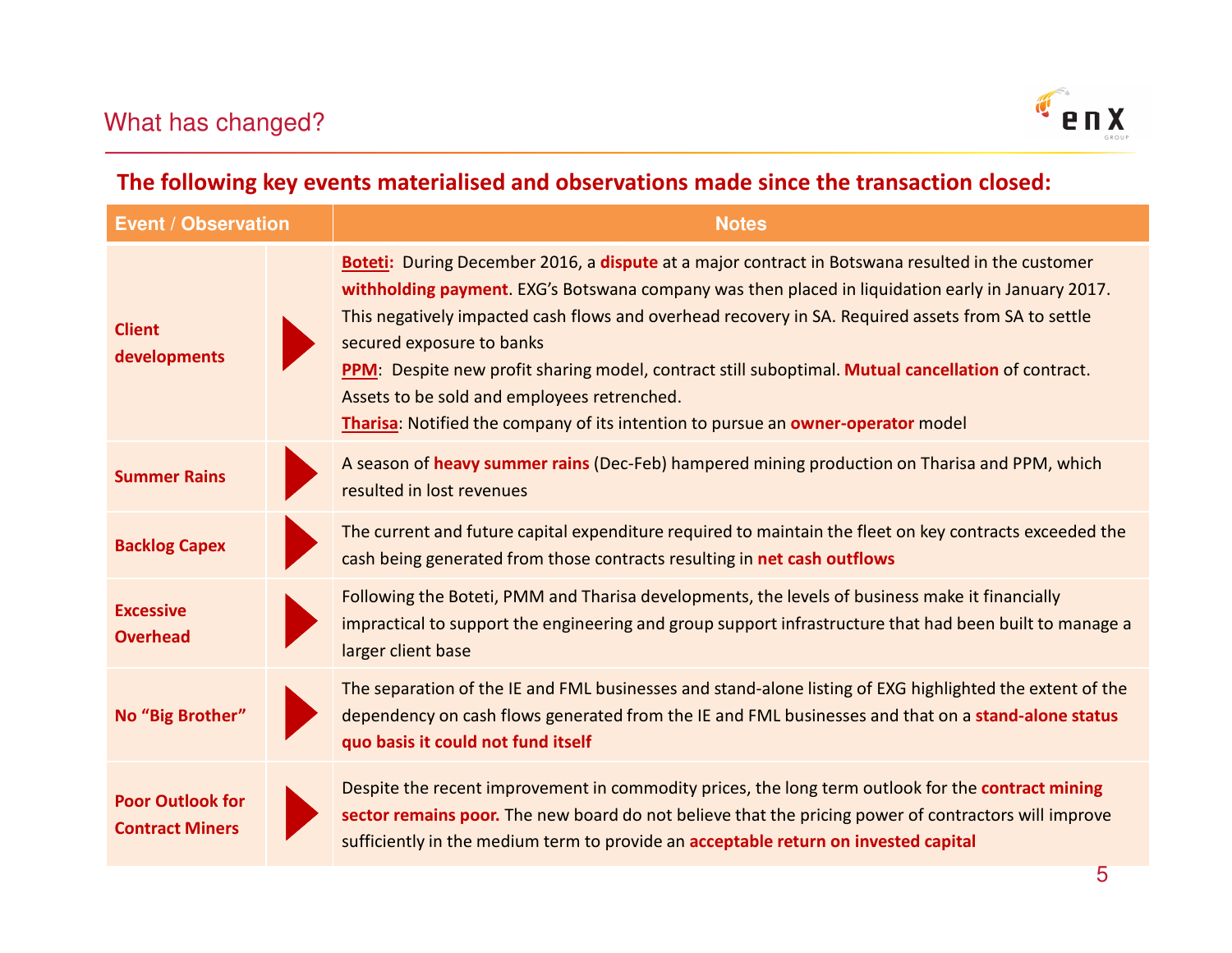

| <b>Addressing</b><br><b>Current</b><br><b>Operations</b> | Transitioning certain counterparties to an owner/operator model<br><b>Termination</b> of non-profitable contracts<br><b>Disposal of excess assets</b><br>Significant reduction in EXG's overhead costs, including a reduction in headcount<br><b>Significant impairment</b> of assets to reflect realisable value<br><b>Restructuring bank debt to allow time for repositioning</b> |
|----------------------------------------------------------|-------------------------------------------------------------------------------------------------------------------------------------------------------------------------------------------------------------------------------------------------------------------------------------------------------------------------------------------------------------------------------------|
|                                                          |                                                                                                                                                                                                                                                                                                                                                                                     |
| <b>Creating an</b><br><b>Exciting</b><br><b>Future</b>   | Introduction of new executive leadership<br>Repay all debt via asset sales<br>Introduction of significant black owned and controlled investment company to<br>partner on funding                                                                                                                                                                                                    |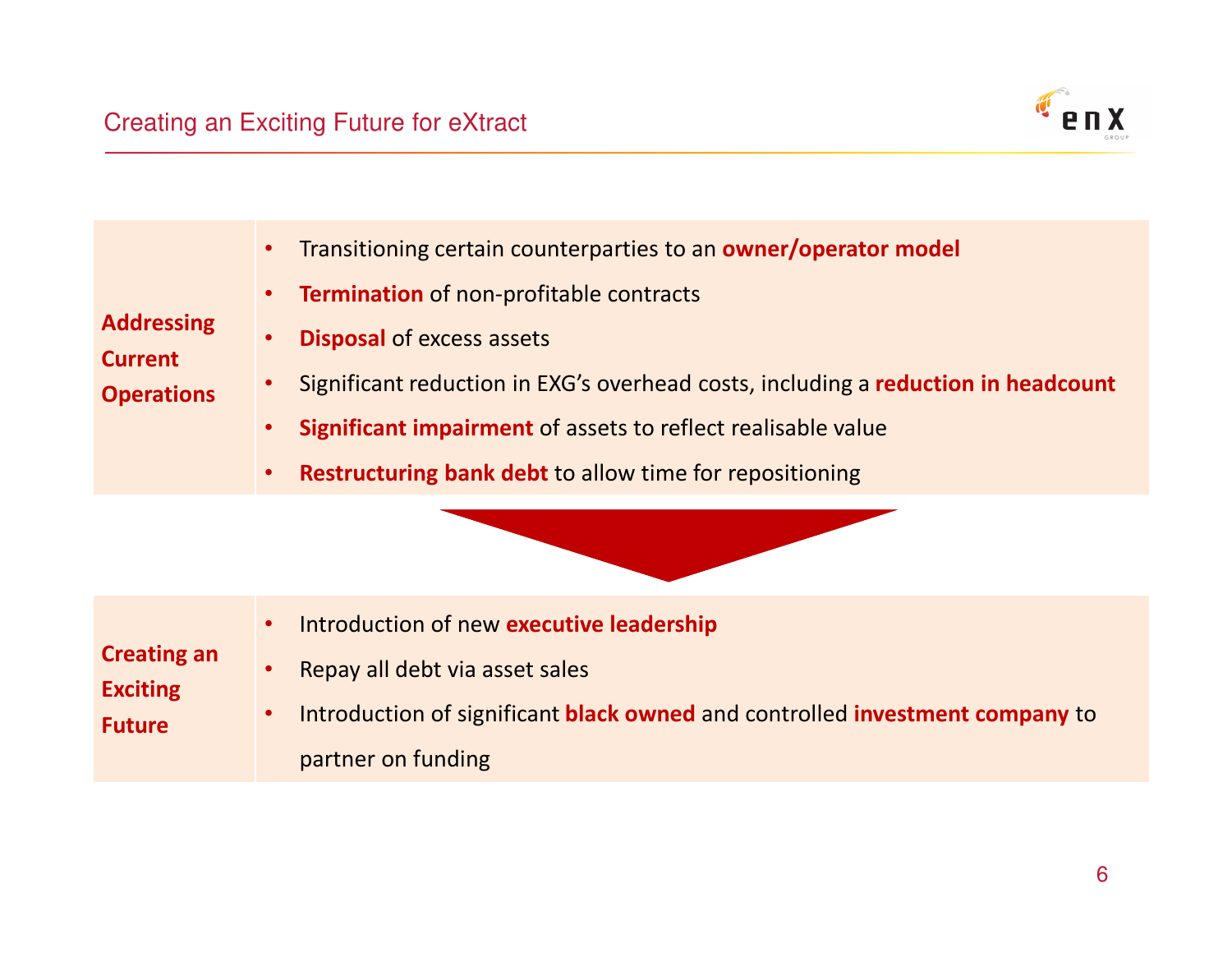

| enX's<br><b>Contribution</b>                         | <b>Conversion and Unbundling of enX's investment into EXG</b><br>$\checkmark$                                                                                                                                                                                                                                                                                                                                                                                                                                                                                                                    |
|------------------------------------------------------|--------------------------------------------------------------------------------------------------------------------------------------------------------------------------------------------------------------------------------------------------------------------------------------------------------------------------------------------------------------------------------------------------------------------------------------------------------------------------------------------------------------------------------------------------------------------------------------------------|
| <b>Benefits to</b><br>enX<br><b>Shareholders</b>     | Moulds enX into a pure play industrial company with high quality industrial assets<br>$\checkmark$<br>$\checkmark$ Unlocks value in enX by removing uncertainty for investors created by investment<br>in EXG<br>Improve enX's return on equity<br>$\checkmark$<br><b>Simplifies the analysis of enX's performance</b><br>Enables easier future access to debt and equity capital markets<br>$\checkmark$<br>Improves enX's ability to use its shares as <b>acquisition currency</b><br>$\checkmark$<br>Focuses management time and attention on industrial growth opportunities<br>$\checkmark$ |
| <b>Benefits to</b><br>eXtract<br><b>Shareholders</b> | $\checkmark$ See-through value to heavily impaired EXG NAV<br><b>Equity upside in exciting future for EXG</b><br>New credible and experienced EXG leadership to deliver plan of transitioning to<br>mining investment fund<br><b>Liquidity option</b>                                                                                                                                                                                                                                                                                                                                            |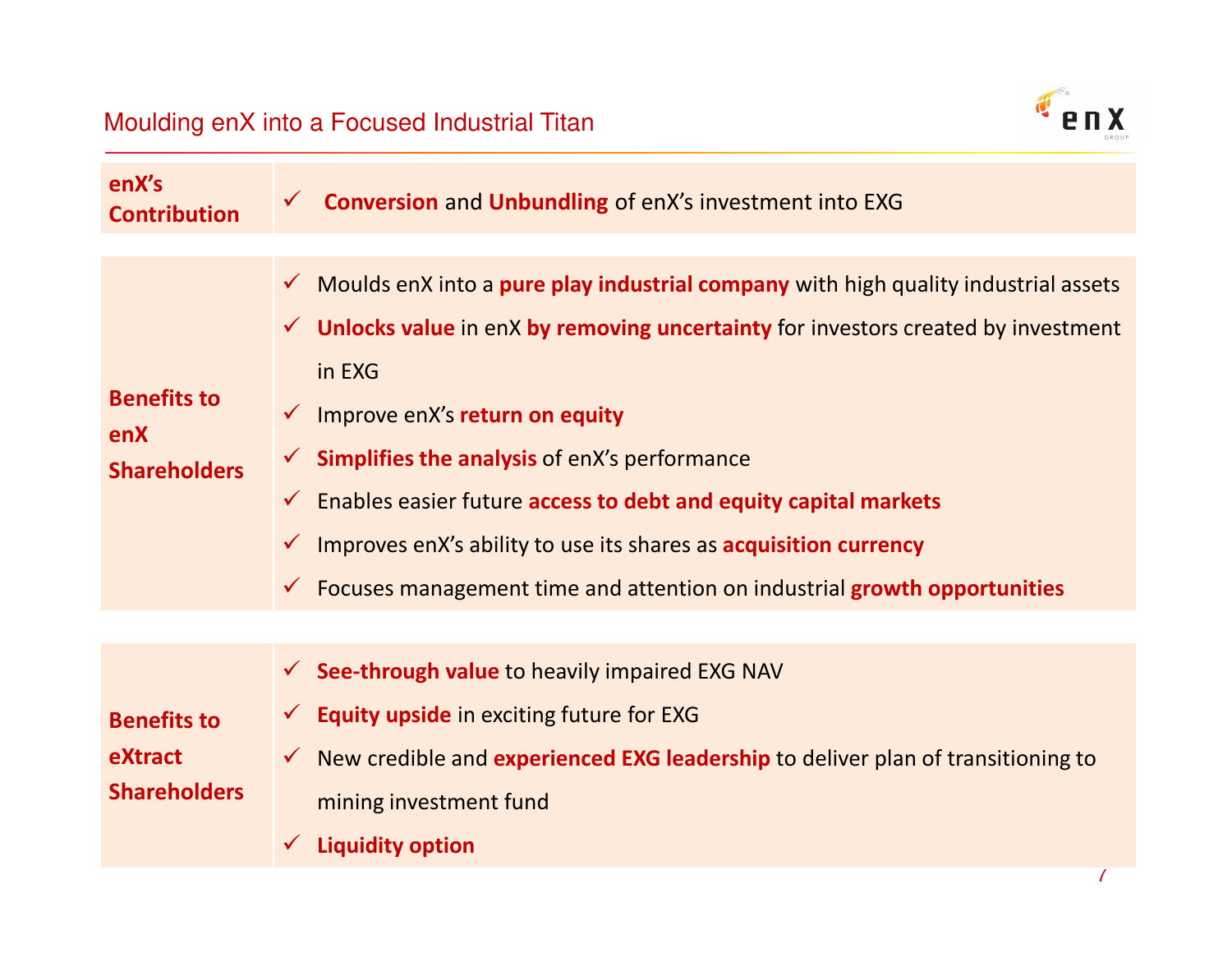### Experienced, Mining-Focused Board



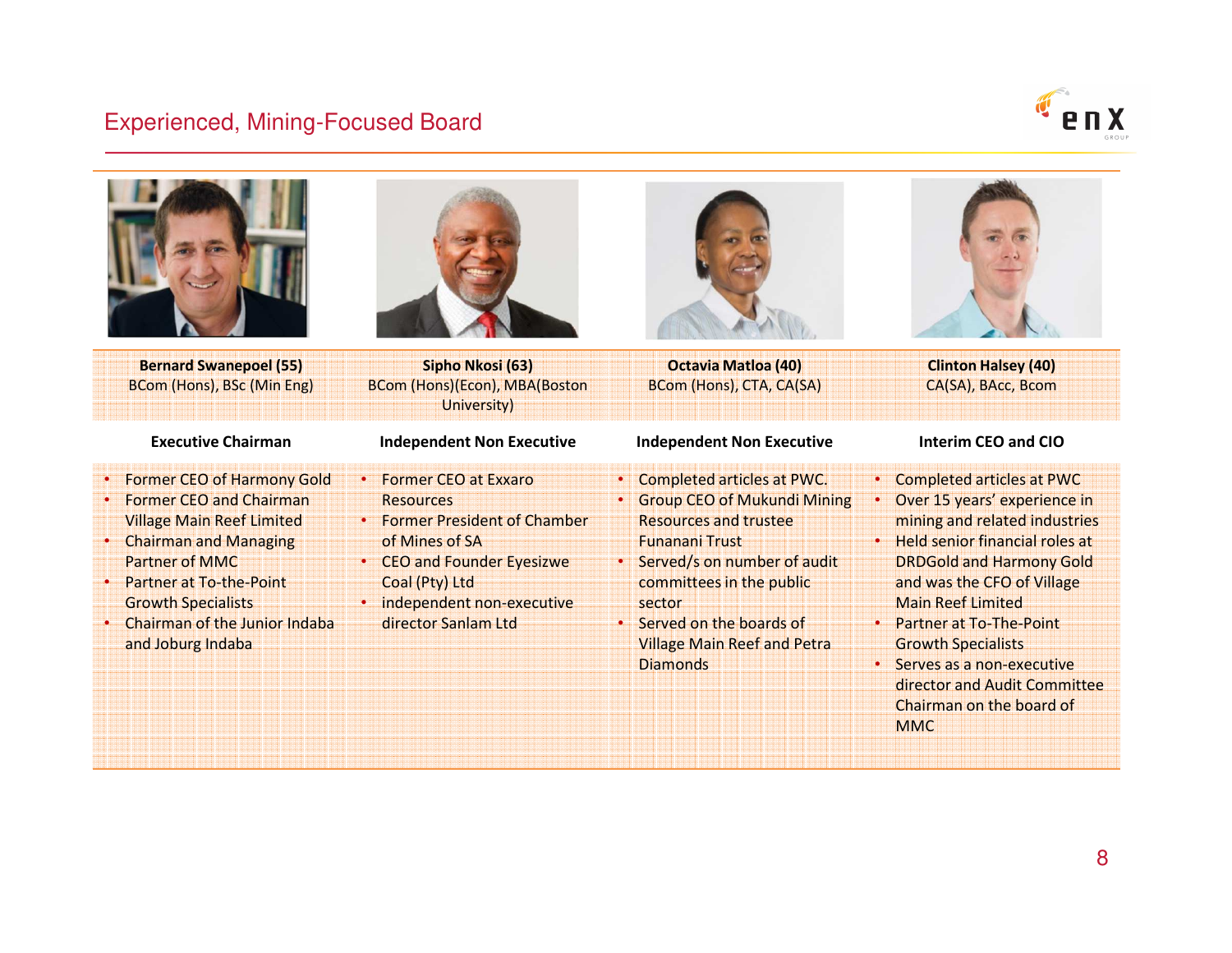Valuation Summary



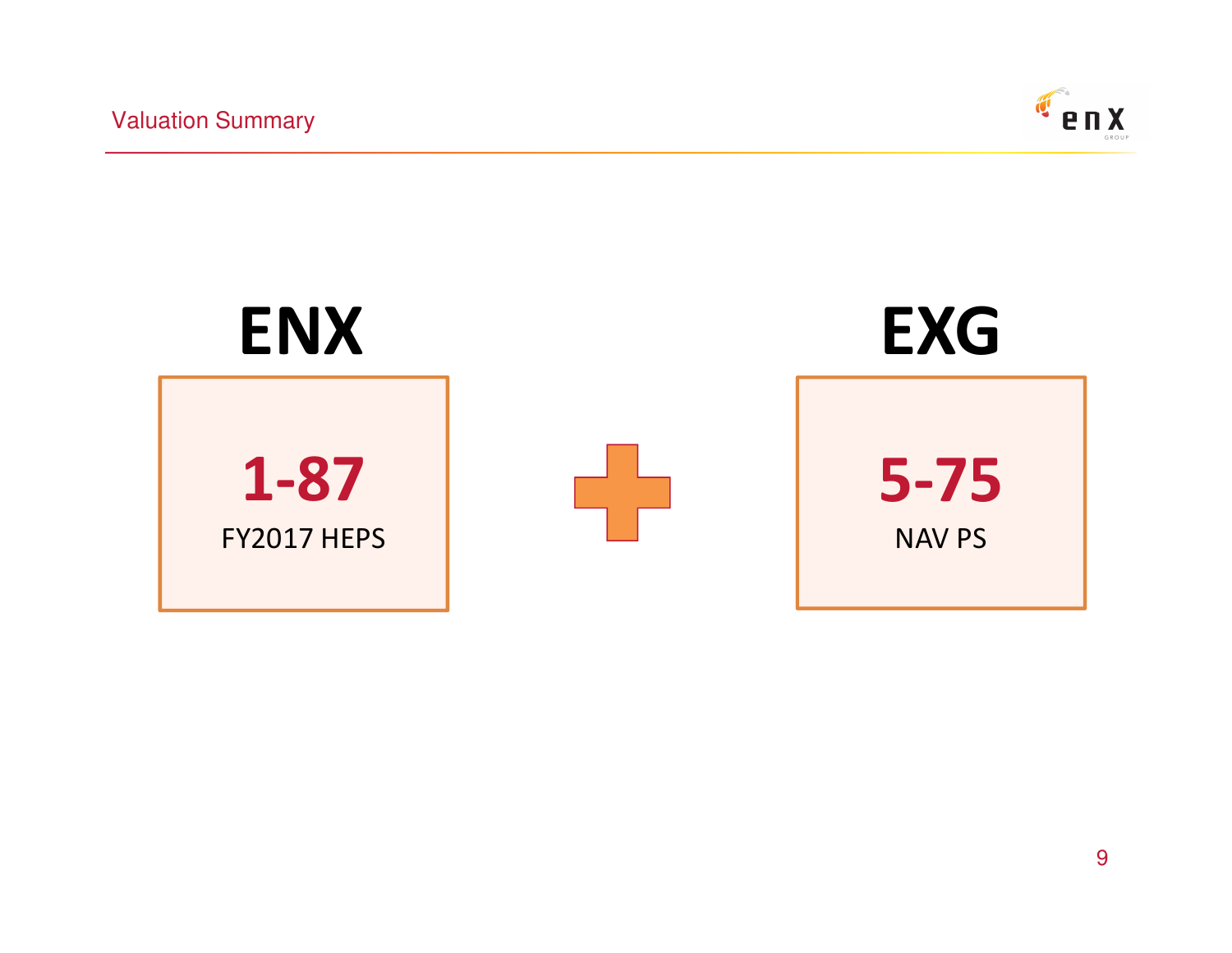

# **enX shareholders receive R5,75 of impaired NAV in EXG for every enX share held**

| <b>Conversion of enX debt into equity</b>       |         |                    |
|-------------------------------------------------|---------|--------------------|
| Mezzanine 1                                     | 695     |                    |
| Mezzanine 2                                     | 832     | <b>Termination</b> |
| <b>Preference Shares</b>                        | 600     | payment expected   |
| <b>Total debt</b>                               | 2 1 2 7 | in Q4 2017 or      |
| Debt to remain in MCC                           | (22)    | Q1 2018            |
| Debt to be converted into shares                | 2 1 0 5 |                    |
|                                                 |         | Conversion price   |
| Subscription price per EXG share (cents)        | 40      | of 40.38 cps.      |
| EXG shares issued to enX (millions)             | 5 2 1 3 | 40% premium to     |
| % of EXG owned by enX after conversion          | 93%     | 60 day VWAP        |
|                                                 |         |                    |
| <b>Value of enX ownership in EXG</b>            |         |                    |
| EXG NAV as at 31 December 2016 (pre conversion) | (991)   |                    |
| Debt converted into shares                      | 2 1 0 5 |                    |
| <b>EXG NAV post conversion</b>                  | 1 1 1 4 |                    |
| Value of enX ownership in EXG                   | 1035    | 93% of NAV         |
| Number of enX shares in issue (millions)        | 180     |                    |
| <b>EXG NAV per enX share (cents)</b>            | .575    |                    |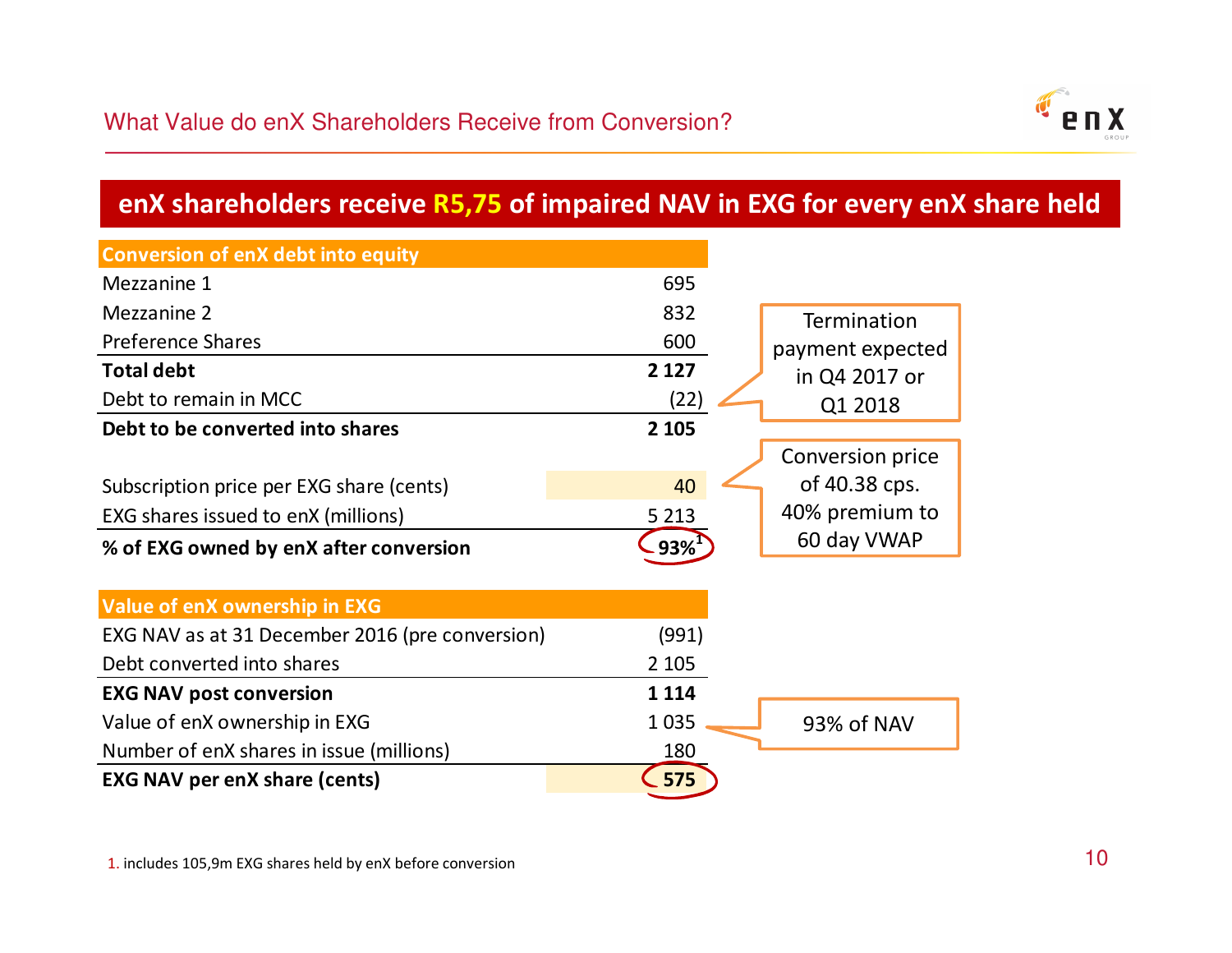enX Industrial Businesses on a Stand-Alone Basis  $\rightarrow$  Key Valuation Metrics



- •enX **Trading Update** for interim period to be released on **18 April 2017**
- •**Adjusted HEPS<sup>1</sup>** to be between **91,5** and **100,1** cents per share (2016**: 43,6(2)**)



Petrochem FML Central Net interest Taxes Headline

Earnings

2.After adjusting for the share consolidation

Power, Wood Industrial

Equipment

68

 $\overline{0}$ 

Source of Earnings Contributions: Eqstra Capital Raise Presentation - "Building the JSE's Next Industrial Titan" - October 2016. Available at www.enxgroup.co.za 3.

4.Earnings Contribution based on Run-Rate Contribution from Eqstra IE and FML to 31 August 2017

<sup>1.</sup>Adjusted for transaction costs, amortisation of intangibles, equity accounted losses in eXtract, IFRS2 charges. Includes full interest on EXG loans for  $\sim$  4 months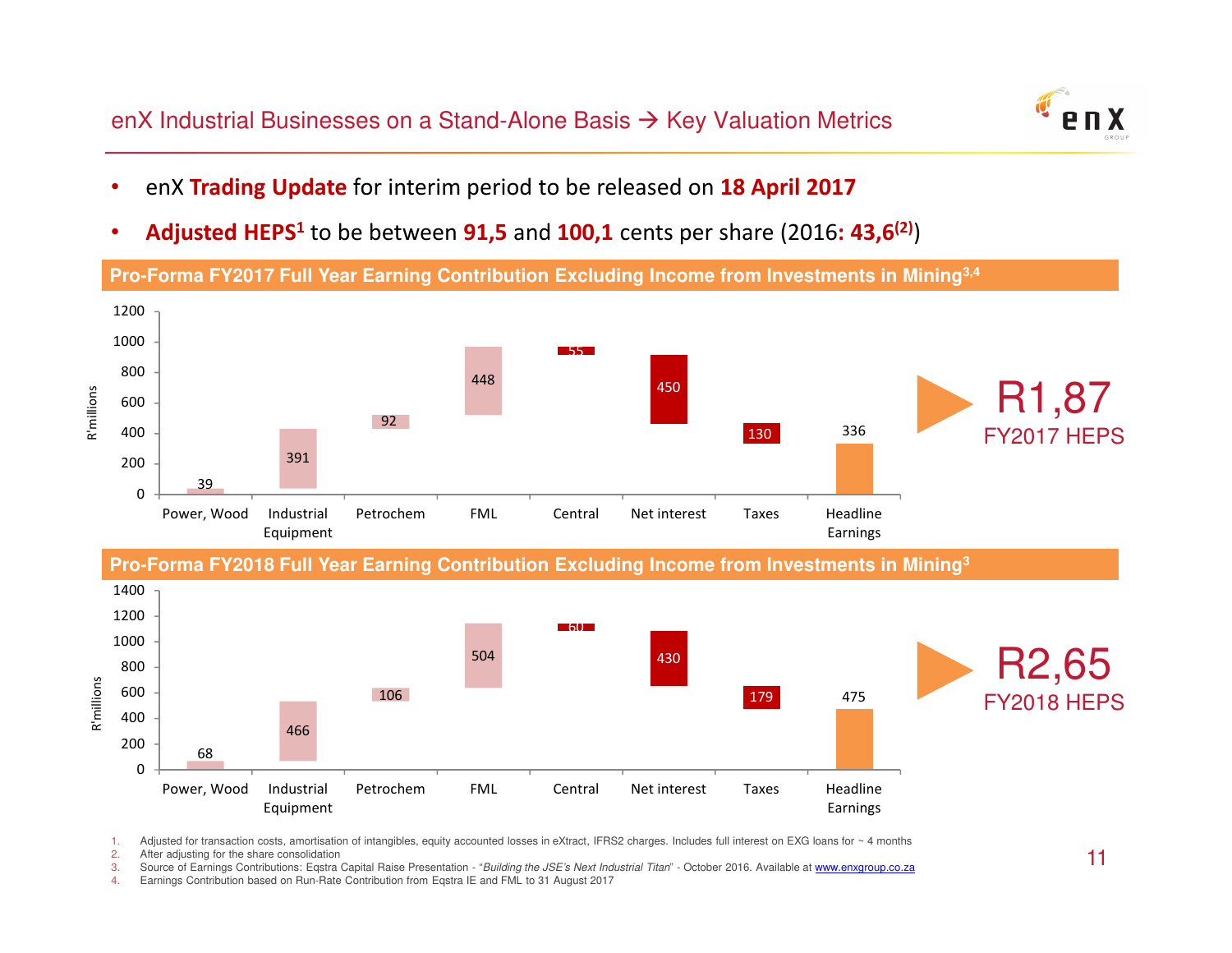

- $\bullet$  Current enX **debt levels are marginally lower** than previously reported
	- o Debt paid down and note redemption through operating cash generation and capital repayments from EXG
	- o ZAR strength iro GBP borrowings
- $\bullet$  Proposed conversion and unbundling **does not impact** planned debt capital market activity to refinance existing borrowings
- $\bullet$  Industrial businesses present a good quality credit story through a strong asset underpin, many blue chip counter parties and predictable cash flows
- $\bullet$ enX businesses **able to service debt**
- $\bullet$ **R544m liquidity facility in place** to address upcoming note maturities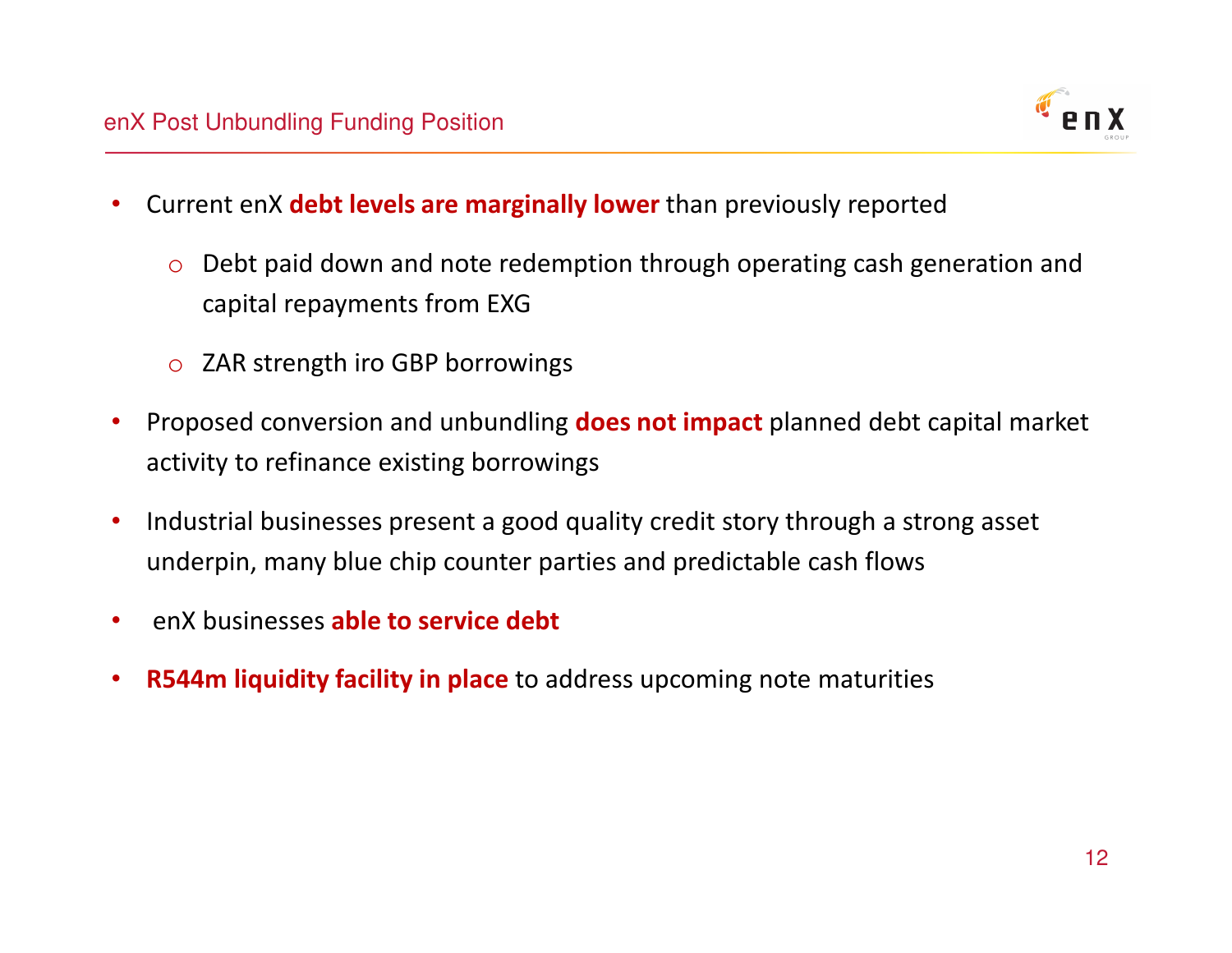

| 18 Apr 2017             | Detailed Cautionary and Trading Update                                      |
|-------------------------|-----------------------------------------------------------------------------|
| 15 May 2017             | Interim Results Announcement                                                |
| 16 May 2017             | Pro Forma impact of Transaction (vs Interim Results) – Cautionary Withdrawn |
| $16 - 19$ May 2017      | <b>Results Roadshow</b>                                                     |
| On or About 30 Jun 2017 | <b>Circular Posted</b>                                                      |
| On or About 31 Jul 2017 | enX Shareholder meeting to approve transaction                              |
| End Aug - End Sept 2017 | Unbundling takes place                                                      |

| <b>Shareholder Approvals/Support Required</b>  |                               |                                     |  |
|------------------------------------------------|-------------------------------|-------------------------------------|--|
| <b>Conversion of eXtract Debt to</b><br>Equity | <b>Category 1 Transaction</b> | Ordinary resolution -> 50% approval |  |
| Unbundling of shares to enX<br>shareholders    | <b>Category 1 Transaction</b> | Ordinary resolution -> 50% approval |  |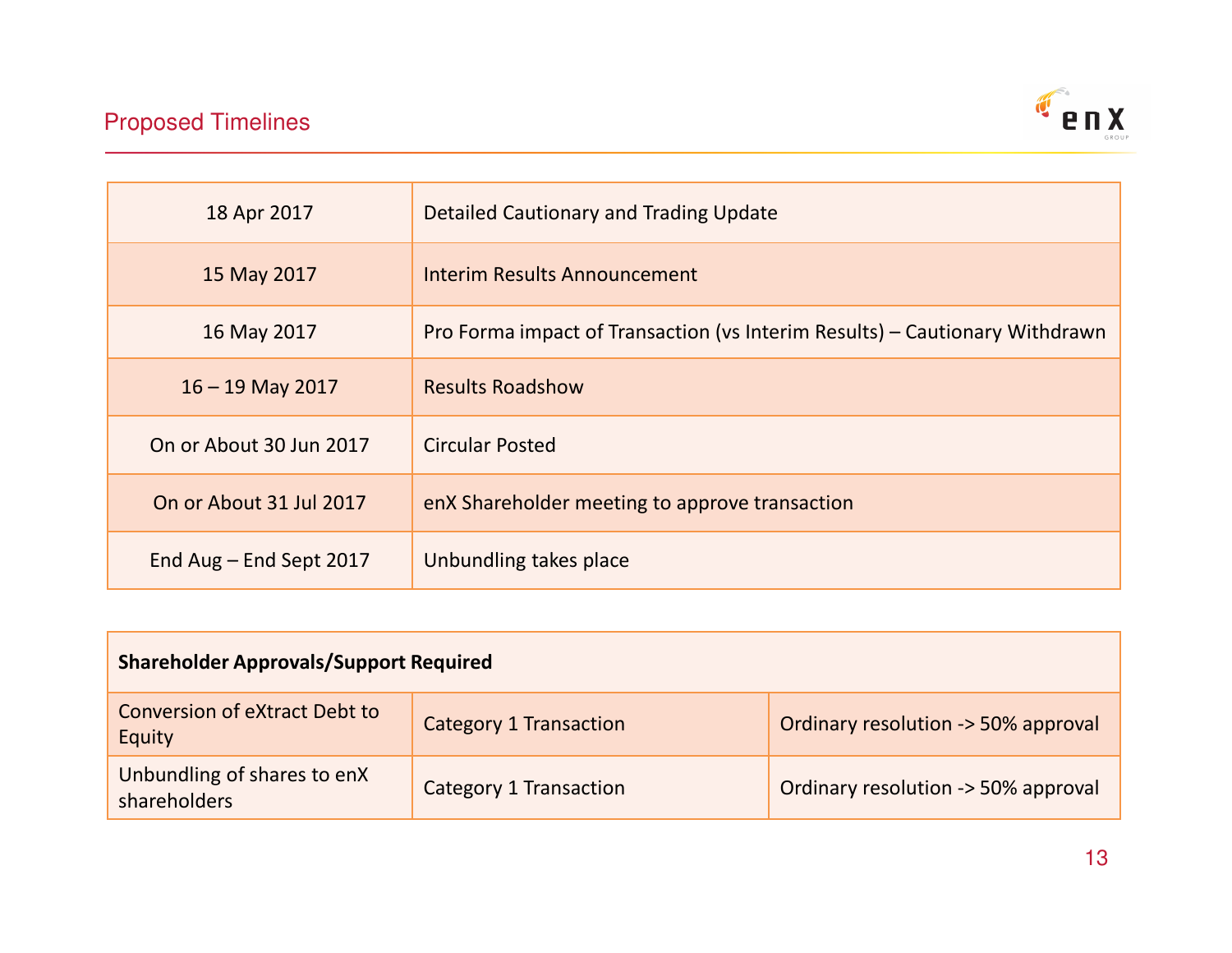# In Summary



- •Status quo EXG business not sustainable….poor outlook for contract mining
- $\bullet$  Exciting new future being created for EXG….new EXG leadership to drive execution of repositioning plan
- $\bullet$  Conversion to equity and unbundling of enX investments in EXG enables repositioning of EXG
- $\bullet$  Transaction unlocks value for enX shareholders, moulding enX into a focused industrial titan and removing uncertainty relating to EXG investments
	- o **R1-87(1)** HEPS for enX standalone industrial businesses in FY2017 (excluding mining earnings from FY2017 profit forecast)
- $\bullet$  enX shareholders receive **R5-75(2)** per enX share see through impaired NAV for EXG + exciting future as a mining fund
	- oLiquidity option by holding EXG directly
- $\bullet$  No change in enX planned debt capital market activity. Industrial businesses present a strong credit story

1.Mining earnings excluded from transaction circular profit forecast

2.Based on EXG 31 December 2016 net asset value